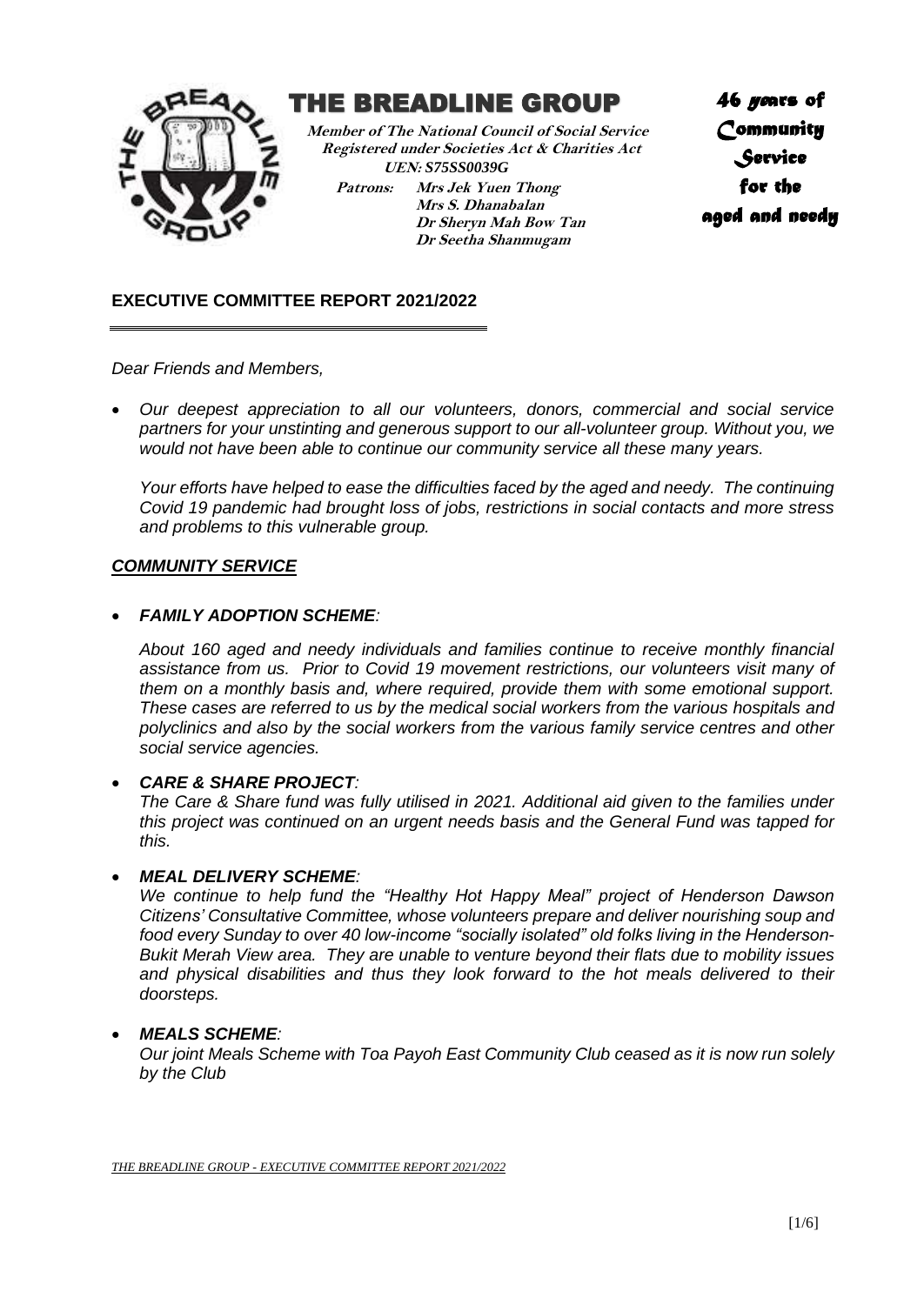# *FUNDS*

- *Our larger donors from Mar 2021 to Feb 2022 were:* 
	- *\$10,000 to \$49,999:*

*Alanna Frances Lean Saw Kin, Cargill Asia Pacific Holdings Pte Ltd, Chew How Teck Foundation, Netherlands Charity Association, Tan Chin Tuan Foundation, TMRW Pte Ltd and several anonymous donors.*

 *- \$1,000 to \$9,999:*

*Ah Keng Motor, Buss Richard Jeremy, Chen Wei Ching, Chin Ee Lin, Corob Pte Ltd, Chong Lee Lian, Fung Swee Kim Maureen, Eng Sok Hui, Hans Ng Han Yang, Huang Chean-Dyi, Huang Chen Chen, Pearlyn Yap Kwee Choo, Qool Enviro Pte Ltd, Raymond Clement, Shaw Kar Foong Virginia, Syn Keong Kong, Tan Kim Ping, Tang Wee Houe, Teo Lang Lang Jean, Trading Impossible Pte Ltd, Yap Peck Khian, Yeo Chee Kean and several anonymous donors.* 

• *Other Contributions:*

*.*

- *1. Cargill Group continues to encourage its staff to volunteer in our group. Cargill volunteers look after 5 Breadline families. Even after leaving the company, many of the ex-Cargill staff continue to look after the Breadline families under their care.*
- *2. Advanced Holdings Ltd – staff from the Company are looking after 2 Breadline families.*
- *3. Ms Han Ai Lin singlehandedly raised funds for the Christmas and Chinese New Year seasons for Breadline families from many of her colleagues at Cycle & Carriage.*
- *4. Ms Relinde Ehlers from the Netherlands Charity Association together with the staff, students and their parents of the Hollandse School sponsored, purchased, packed and delivered Christmas Gift packages for 42 families under the care of Breadline.*

 *To these supportive and generous benefactors, as well as all the many other donors, we thank you for your generous donations and contributions.*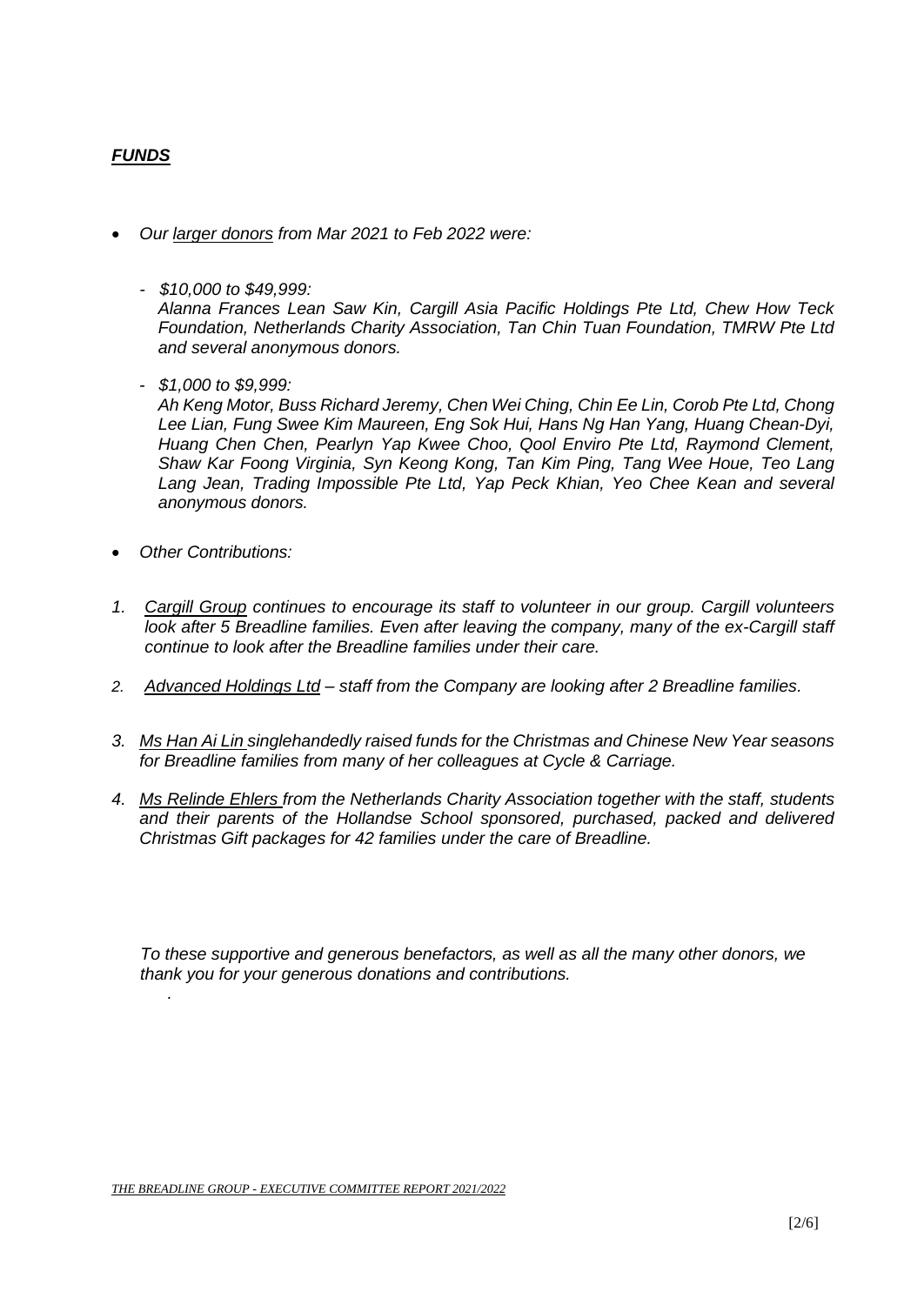# *SUMMARY OF INCOME & EXPENDITURE*

| Year ended 31 December 2021:                                                                                                                                                                                                                                  |                                                                   |                       |           | @31 Dec 2020                                            |                       |            |
|---------------------------------------------------------------------------------------------------------------------------------------------------------------------------------------------------------------------------------------------------------------|-------------------------------------------------------------------|-----------------------|-----------|---------------------------------------------------------|-----------------------|------------|
| [A] UNRESTRICTED<br><b>GENERAL FUND ACCOUNT</b>                                                                                                                                                                                                               |                                                                   | Sub<br>total          | Total     |                                                         | Sub total             | Total      |
| Income • Tax Exempt Donations<br>• Non Tax Exempt Donations<br>$\cdot$ Other Income<br>• S'pore BiCentennial Fund<br>• Charity Expenses<br>Less<br>(Support for aged/needy)<br>• Operational Expenses<br>(storage/audit fee, etc)<br><b>Surplus / Deficit</b> | 238,704<br>13,542<br>19,403<br>400,000<br>$-435,348$<br>$-3,763*$ | 671,649<br>$-439,111$ | \$232,536 | 238,636<br>37,349<br>11,970<br>$-360,642$<br>$-3.672**$ | 287,955<br>$-364,314$ | -\$76,359  |
| [B] RESTRICTED CARE & SHARE<br><b>FUND ACCOUNT</b><br>Income • Care & Share Project<br>Grant & Interest Income                                                                                                                                                | 113,207                                                           | 113,207               |           | 0                                                       |                       |            |
| • Approved Projects<br>Less<br>• Operational Expenses<br>Surplus / Deficit                                                                                                                                                                                    | $-54,072$<br>$-203$                                               | $-58,932$             | \$54,275  | $-175814$                                               |                       | -\$175.814 |

*\* 2021 Operational Expenses = 0.8% Unrestricted General Fund Expenditure \*\* 2020 Operational Expenses = 1% of Unrestricted General Fund Expenditure*

# NOTE

#### 1. **WE DEPEND ON YOUR DONATIONS TO FUND OUR FAMILY ADOPTION SCHEME.** The bulk of our expenditure goes toward funding this project. We would need your support to carry on our work of helping the aged and needy. Should we be unable to raise sufficient funds, we may need to cut down our support for needy families. We are grateful for the Singapore Bi-Centennial Fund for the matching grant of \$400,000. This went a long way in replenishing our depleting reserves which were used over the last few years as Covid restrictions meant that many fund raising efforts had to be curtailed.

- 2. THE CARE & SHARE PROJECT ended in the first quarter of 2021. It was used for capability and capacity building and new social service projects. We tapped on this grant for projects like Festive Bonus (given to our adopted families during Chinese New Year, Hari Raya Puasa, and Christmas), educational need, emergency funding and asset replacement. The funding for this project was fully utilised by 1<sup>st</sup> quarter of 2021. However, funding for educational needs was continued on an urgent needs basis and the funds were tapped from our General Fund.
- 3. The full audited accounts will be available at https://breadlinegroup.org/publicationscategory/executive-committee-report/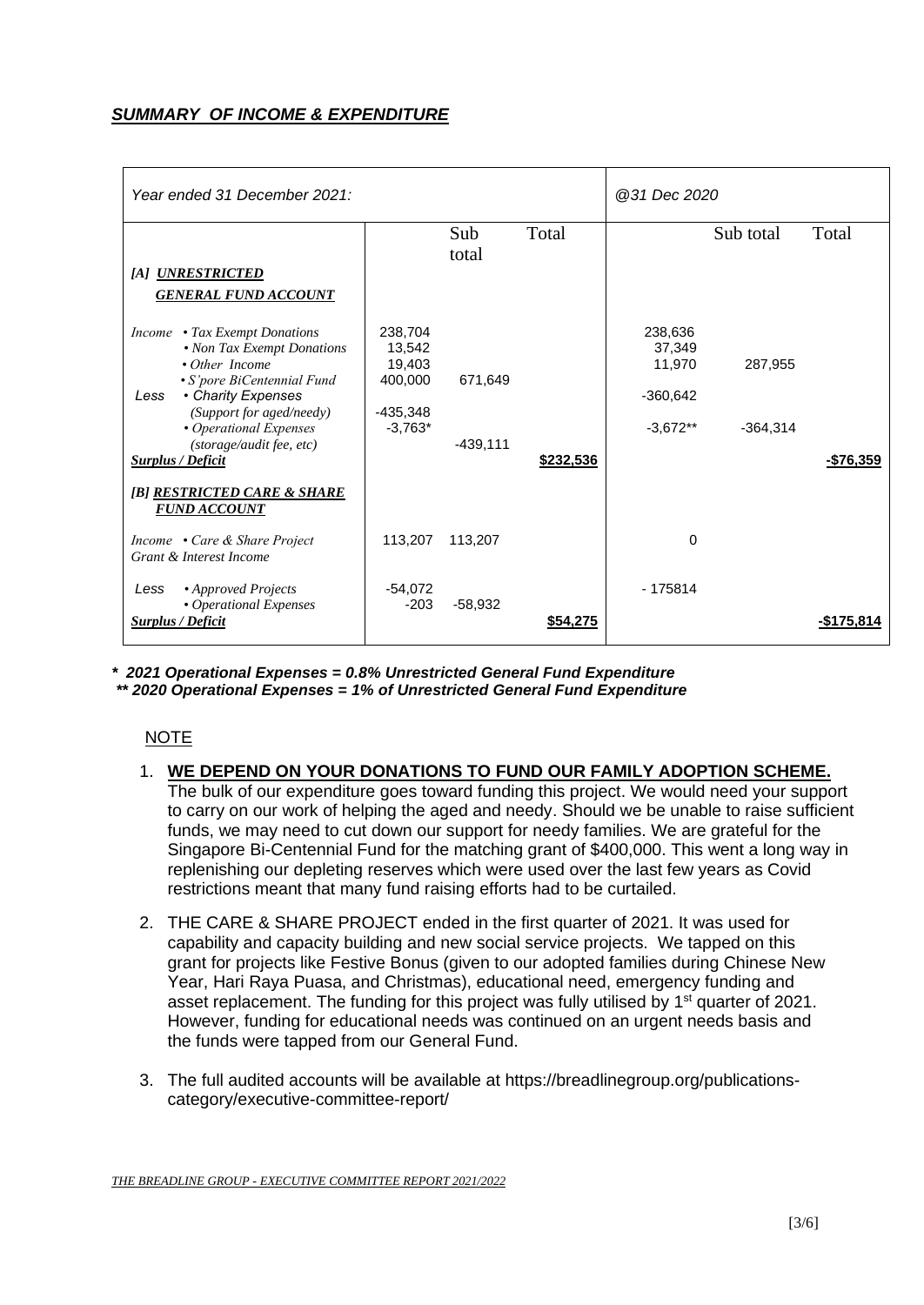#### *EXECUTIVE COMMITTEE - elected on 27 March 2021*

*( As required for reasons of governance, extra information is provided for office bearers )*

| Chairman:<br>(since 1979)                        | Lim Kok Eng, PBM<br>- Founding member 1975. Had been Executive Committee Member,<br>Asst Hon Secretary & Hon Secretary<br>- Current Occupation: Retiree<br>- Current Board positions in other organisations: Member, Board of<br>Management, Rubber Trade Association of Singapore                                                   |
|--------------------------------------------------|--------------------------------------------------------------------------------------------------------------------------------------------------------------------------------------------------------------------------------------------------------------------------------------------------------------------------------------|
| Vice-Chairman:<br>(wef Mar 2021)                 | Francis Ng Choon Hiang<br>- Joined 2012. Had been Executive Committee Member, Hon Secretary<br>and Hon Treasurer.<br>- Current Occupation: Senior Manager                                                                                                                                                                            |
| Hon Treasurer:<br>(wef Mar 2021)                 | <b>Daniel Kwek Thiam Buck</b><br>- Joined 2008. Had been Executive Committee Member.<br>- Current Occupation: Retiree                                                                                                                                                                                                                |
| Hon Secretary:<br>(since 2019)                   | <b>Richard Lim Teong Seng, PBM</b><br>- Founding member 1975. Had been Executive Committee Member,<br>Hon Treasurer & Vice-Chairman & Chairman<br>- Current Occupation: Retiree<br>- Current Board positions in other organisations: - Vice Chairperson, CASE<br>Endowment Fund Governing Board, Consumers Association of Singapore. |
| Assistant<br>Hon. Secretary:<br>(since Mar 2020) | Alice Tan Bee Eng, PBM<br>- Joined 1979. Had been Executive Committee Member, Hon Membership<br>Secretary, Hon Secretary and Vice Chairman.<br>- Current Occupation: Co-Ordinator<br>- Current Board positions in other organisations: Vice Chairman, Telok Blangah<br><b>View Residents' Committee</b>                              |
| Hon Membership<br>Secretary<br>(since 2018):     | Belynda Sim Chee Hwee<br>- Joined 2003. Had been Executive Committee Member<br>- Current Occupation: Self-employed                                                                                                                                                                                                                   |

*Members: Corine Sim Poh Gek, Nixon Toh Yew Peng, Ng Su Ran, Tan Peng Jin and Viven Quek Miew Ching. Anne Hoh co-opted 18 Sept 2021.*

*The Committee is mindful that with good corporate governance practice guidelines, we should look into the renewal of the Committee. However, with a small membership base of 35, we have difficulty in getting new blood to sit on the Committee. This is the reason why many serve on the Committee for more than 10 years. We are on the lookout for dedicated and passionate new members to rejuvenate the Committee. We would like to state that the current Committee has served with great passion and dedication over the years.*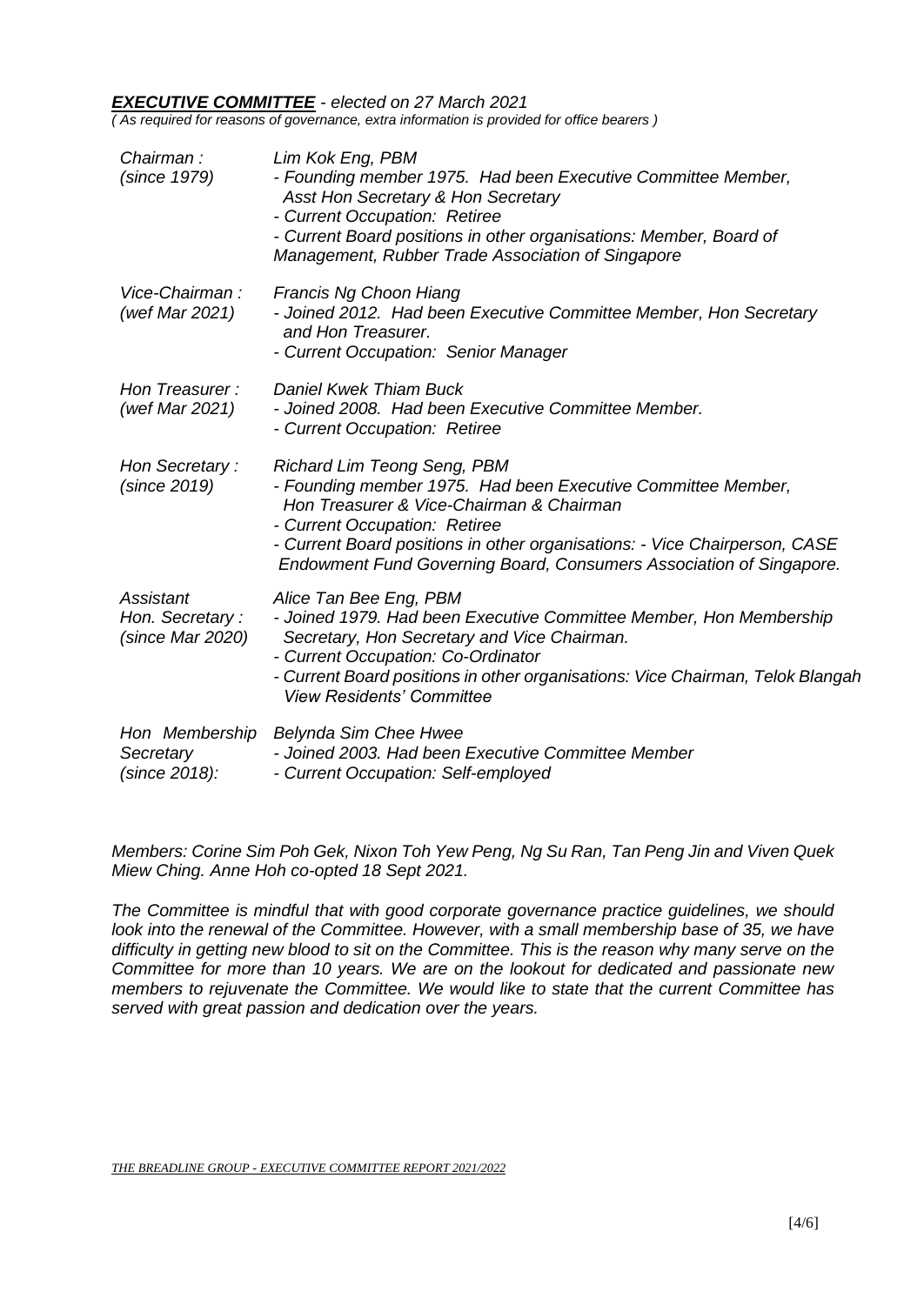# *ATTENDANCE AT EXECUTIVE COMMITTEE MEETINGS & AGM*

*Due to Covid-19 restrictions, all meetings were held via video conferencing. There were 5 Executive Committee Meetings and 1 Annual General Meeting (total 6 meetings) from March 2021 to February 2022 and attendance was as follows:*

| Lim<br>Kok Eng   | Na | Kwek | Francis   Daniel   Richard<br>- Lim | Alice Tan<br>Bee Eng | Belynda<br>Sim |
|------------------|----|------|-------------------------------------|----------------------|----------------|
| $6$ out of 6 6/6 |    | 5/6  | 6/6                                 | 1/6                  | 6/6            |
|                  |    |      |                                     |                      |                |

| Corine | Nixon | Ng     | Tan      | Viven | Anne |
|--------|-------|--------|----------|-------|------|
| Sim    | Toh   | Su Ran | Peng Jin | Quek  | Hoh* |
| 6/6    | 6/6   | 5/6    | 6/6      | 6/6   | 3/3  |

\*co-opted at 3rd meeting so only 3 meetings during this period.

### *ACKNOWLEDGEMENTS*

*Our Patrons, Mrs Jek Yuen Thong, Mrs S. Dhanabalan, Dr Sheryn Mah Bow Tan and Dr Seetha Shanmugam for their support. The National Council of Social Service for its support. Ms Marziyana Abdul Rahman, Mr Richard Lim Teong Seng, PBM, Ms Viven Quek Miew Ching and Ms Dorothy Tan for their advice. Our Hon. Legal Advisor, Mr George Lim Teong Jin, PBM, BBM, SC, LLB, FSI Arb. Our auditors, CA.sg PAC for their advice, guidance and facilitating our virtual meetings via Microsoft Teams. Our volunteers, supporters and many others for their invaluable services.*

*Chairman The Breadline Group 7 March 2022*

*ATTACHMENT: APPENDIX 1 on Statement of Policy and Basic Group Information*

*THE BREADLINE GROUP - EXECUTIVE COMMITTEE REPORT 2021/2022*